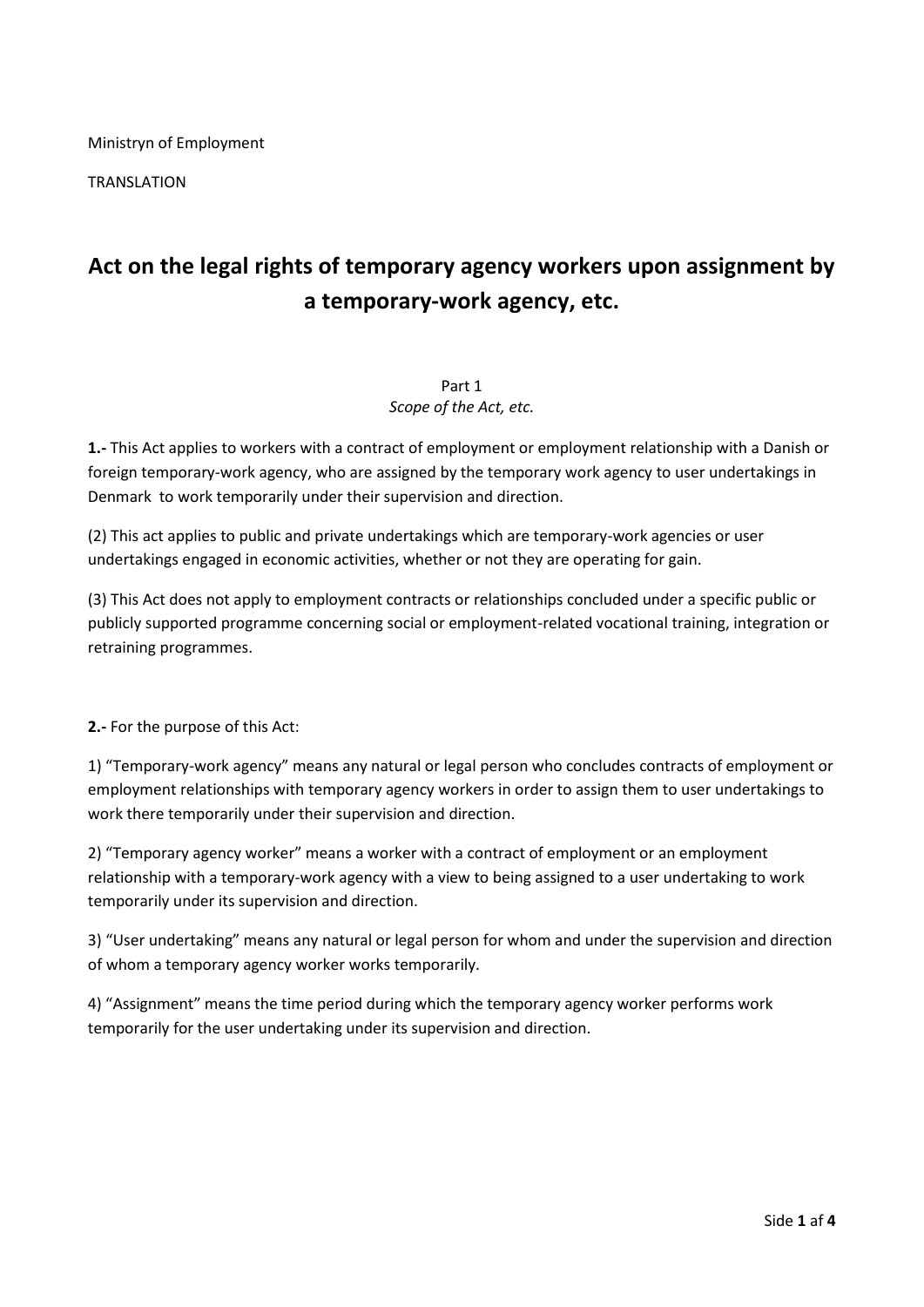## Part 2 *Duties of the temporary-work agency*

**3.-** The temporary-work agency must ensure that the temporary agency worker, during his or her assignment, as regards the duration of working time, overtime, breaks, rest periods, night work, holidays, public holidays and pay, has conditions that, at least, equal those that would have been valid under legislation, collective agreements, and other legally binding general provisions that would have been applicable, had the temporary agency worker been employed by the user undertaking directly for the purpose of performing the same work.

(2) Upon application of (1), the rules that are in effect in the user undertaking pursuant to legislation, collective agreements, or other general provisions regarding protection of pregnant or nursing women, children and youths, equal treatment of men and women, as well as provisions laid down to fight discrimination on grounds of gender, race or ethnic origin, religion or belief, disability, age or sexual orientation shall apply.

(3) Upon request to the temporary-work agency, a temporary agency worker has the right to be informed of employment conditions that are applicable under (1) and (2) during the assignment of the temporary agency worker to a user undertaking.

(4) A temporary-work agency may not apply successive assignments of a temporary agency worker without a valid cause.

(5) (1)-(4) do not apply in the event that the temporary-work agency is included by or has joined a collective agreement that has been concluded by the most representative social partners in Denmark, and which is valid within the entire Danish area, by which the general protection of temporary agency workers is respected.

**4.-** Clauses that forbid, or in reality prohibit, that a contract of employment or an employment relationship may be concluded between the temporary agency worker and the user undertaking after the conclusion of the assignment, cannot be claimed by the temporary-work agency. Regardless of (1), temporary-work agencies may receive a fair compensation for services provided to user undertakings in connection with assignment, employment and training of temporary agency workers.

(2) Temporary-work agencies shall not charge workers any fees in exchange for arranging for them to be recruited by a user undertaking, or for concluding a contract of employment or an employment relationship with a user undertaking after carrying out an assignment in that undertaking.

### Part 3

### *Obligations of the user undertaking*

**5.-** The user undertaking must ensure that temporary agency workers are informed of any vacant positions in the user undertaking to give them the same opportunity as other workers in that undertaking to find permanent employment, see however (2) below.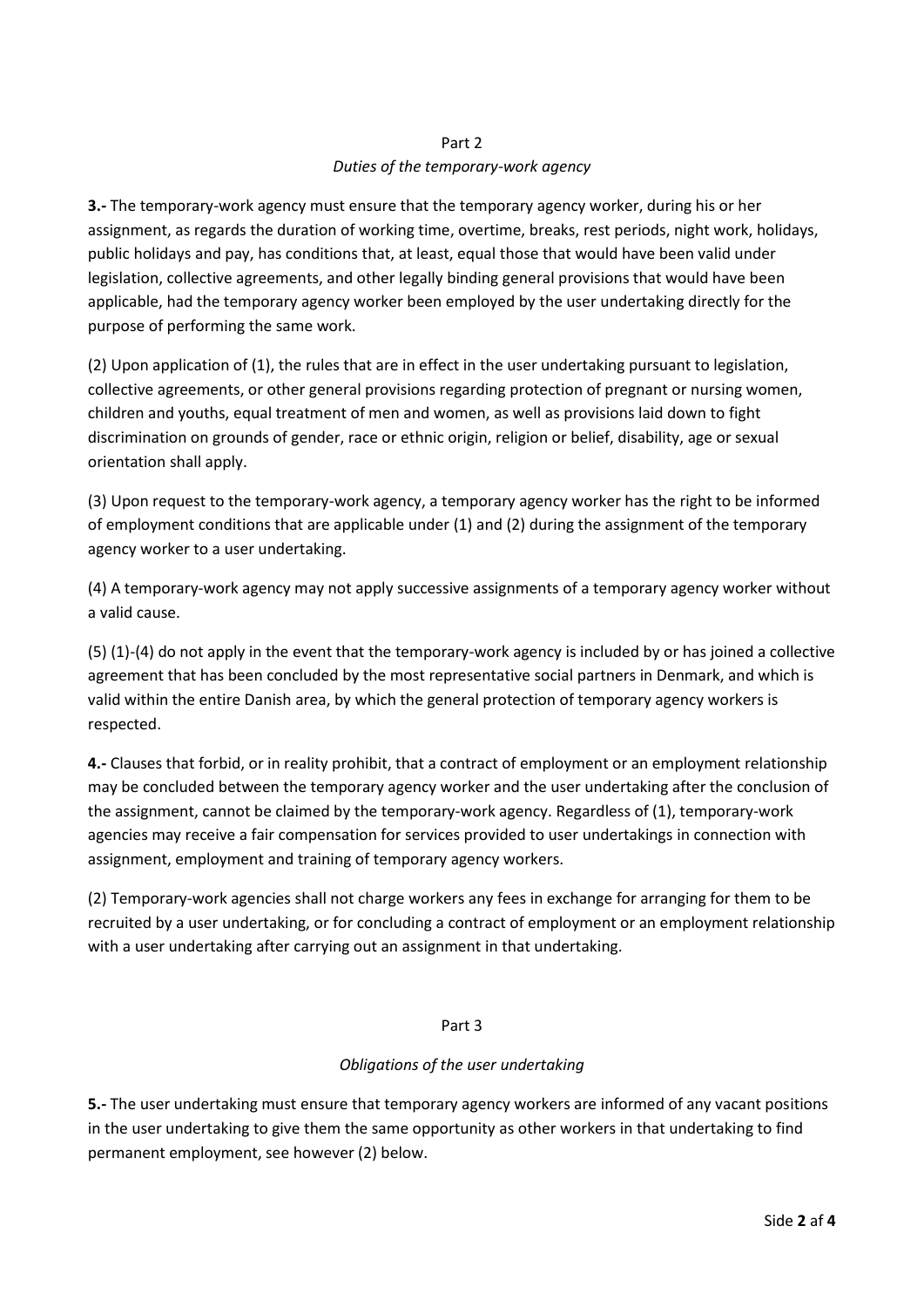(2) (1) shall not apply if the user undertaking can provide documentation that that temporary agency workers are ensured rights equal to those laid down in (1) under a collective agreement.

**6.-** Temporary agency workers shall be given access to the amenities or collective facilities in the user undertaking, including canteen, child-care facilities and transport facilities under the same conditions as workers employed directly by the undertaking, unless the difference in treatment is justified by objective reasons, see however (2) below.

(2) (1) shall not apply if the user undertaking can provide documentation that that temporary agency workers are ensured rights equal to those laid down in (1) under a collective agreement.

**7.-** User undertakings that are covered by the Danish Act on information and consultation of workers or a collective agreement as laid down in section 3 of the above-mentioned Ac t must provide suitable information on the use of temporary agency workers to bodies representing workers, who are to be informed and consulted on behalf of the employees of the user undertaking, see however (2) below.

(2) (1) shall not apply if the user undertaking can provide documentation that that temporary agency workers are ensured rights equal to those laid down in (1) under a collective agreement.

#### 4 *Penalties*

**8.-** Violations of section 4 (2) and section 7 (1) are punishable by fine.

(2) A temporary-work agency that violates section  $3(1) - (4)$  wilfully or under gross negligence is punishable by fine.

(3) A temporary agency worker, whose rights under section 3 (1)-(4), section 5 (1) and section 6 (1) have been violated, may be awarded remuneration.

(4) For temporary agency workers, who are covered by a collective agreement as mentioned in section 3 (5), section 5 (2) or section 6 (2), cases concerning violations the rights under such a collective agreement, including remuneration as mentioned in (3), that are not tried in the industrial court system, may be tried in the civil court system.

(5) Undertakings etc. (legal persons) may be made liable under the rules laid down in chapter 5 of the Danish Criminal Code.

> 5 *Entry into force etc.*

**9.-** The Act shall come into force on 1 July 2013.